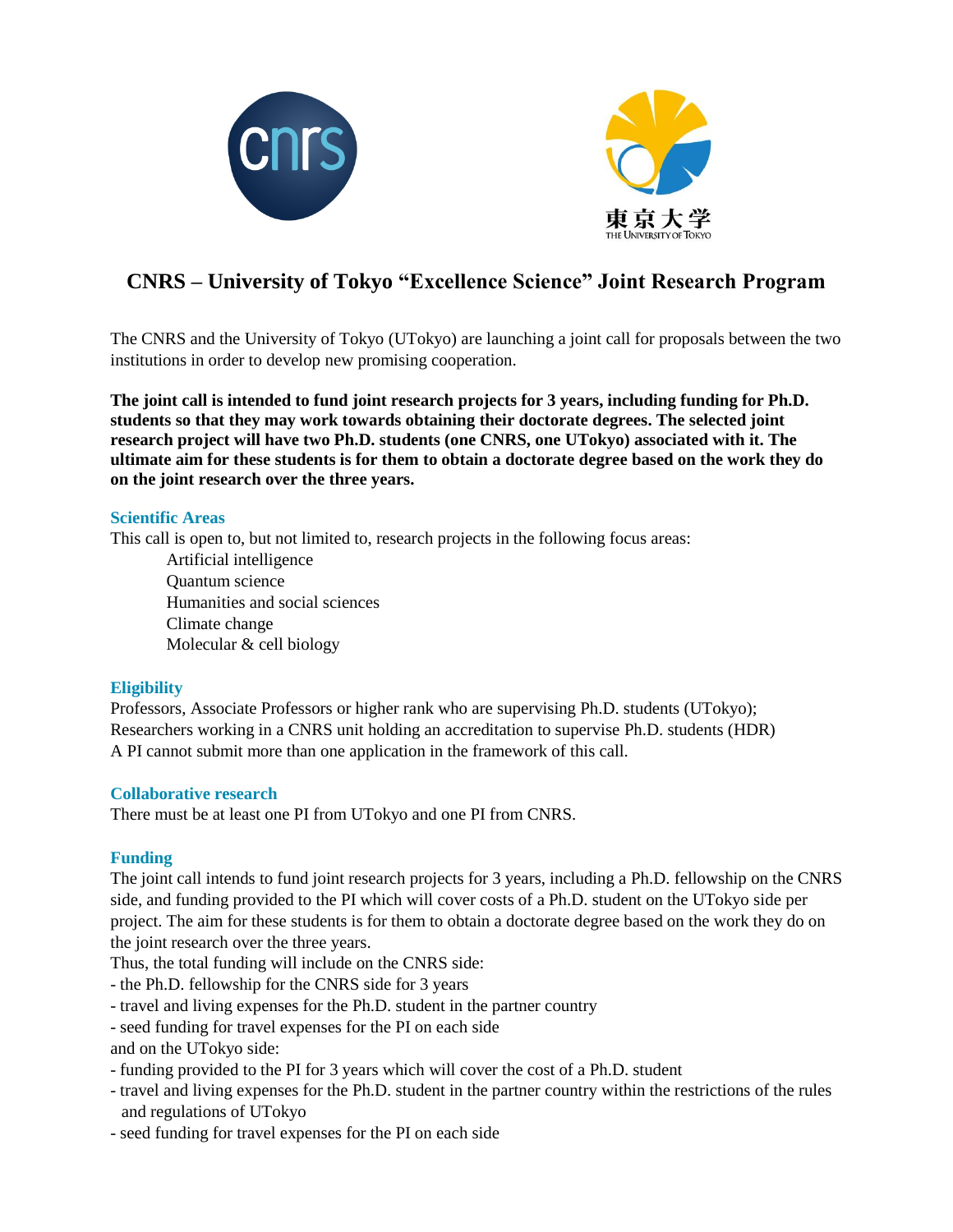# **Support period**

3 years

#### **Student status and fees**

The PIs on both sides are to discuss and agree on the status of the Ph.D. student when in the partner country. Any fees that may arise from sending/receiving in the Ph.D. student shall be the responsibility of the PIs and the travelling Ph.D. students.

Students will be enrolled in their home institution and will not be charged tuition fees at the host institution.

#### **Number of awards**

Five projects are expected to be jointly funded by UTokyo and CNRS through this call.

# **Submission date(s)**

Call open from 22 February 2021 to 22 April 2021

# **Notification date**

End of May 2021

# **Evaluation**

Proposals will be evaluated and ranked by a CNRS/UTokyo committee according to the following criteria:

- Scientific quality & originality of the project
- Scientific merit of the teams
- Synergism between the teams

The proposals must also include an outlined plan for raising external competitive funding (e.g. EU collaborative grants, national research agency grants, etc.)

#### **Mode of application**

The PDF file submitted by both applicants should be identical. The UTokyo applicants should submit in electronic format (Adobe PDF) via email to [sp.uni.adm@gs.mail.u-tokyo.ac.jp](mailto:sp.uni.adm@gs.mail.u-tokyo.ac.jp) CNRS applicants should submit the same file via the dedicated Web site: https://www.cooperation.cnrs.fr

#### **Content**

The proposal must consist of the following parts, in one single file (up to 5 pages, not counting Parts F and G in the page count)

# **PART A: Title Page**

*Title of the proposal, names of the principal investigators and their laboratories, their addresses, telephone, and e-mail. The names of the Ph.D. students can be given if they are already known. Please specify on the Title Page of the application "This application is submitted for consideration within the University of Tokyo - CNRS Collaboration Program".*

# **PART B: Description of the scientific project**

*State of the art of the research area, description of the scientific project and its interest, historical context of application (if applicable), quality and originality of the project, objectives, scientific methodology, expected results and their meaning, future perspectives. Explain the added value of the Ph.D. fellowships in the project. Explain the relation between the project and the research themes of the laboratory.*